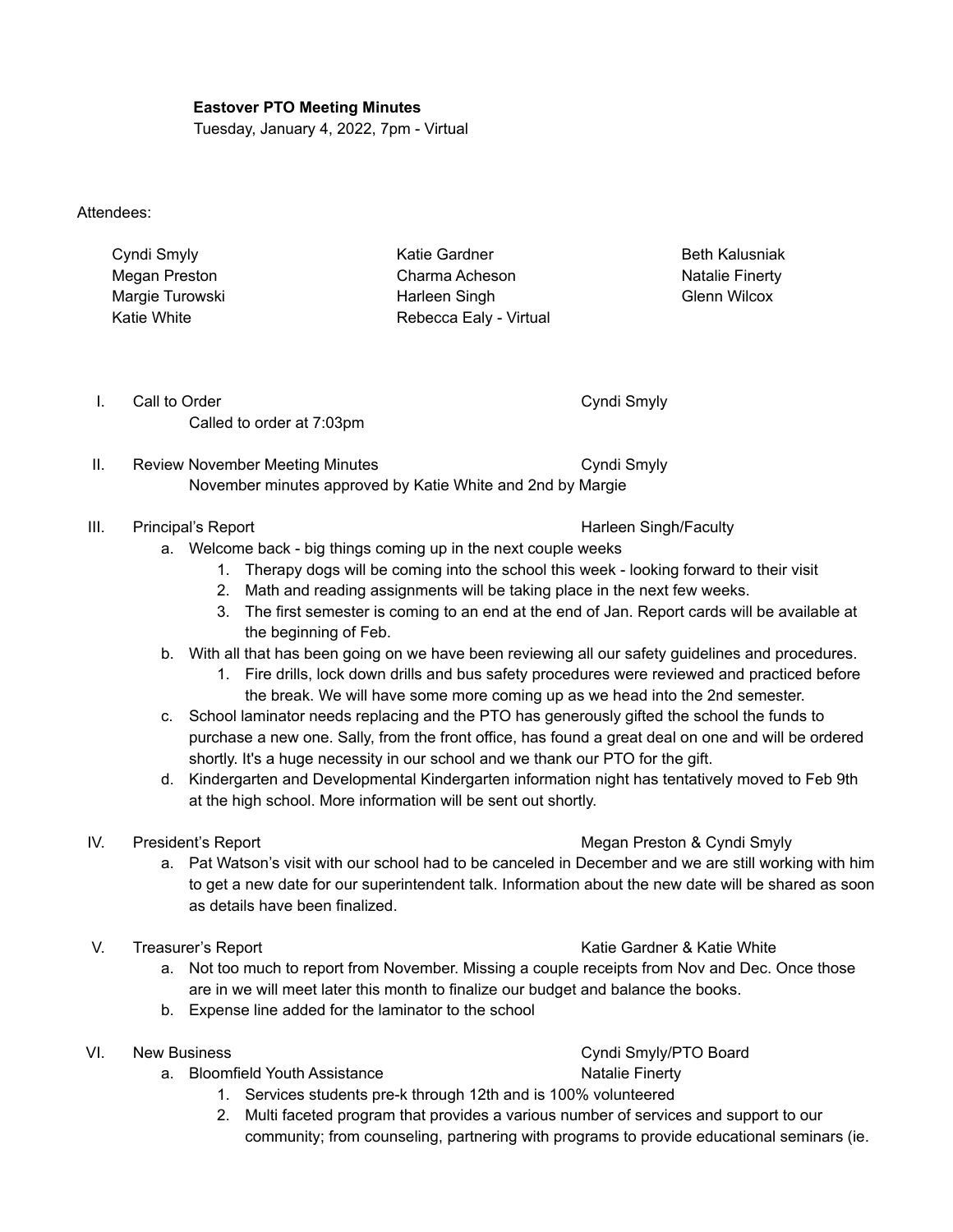suicide prevention, how to talk to your child about tradgy etc), help students get finiacial aid and scholarship support, huck finn camps, adult and youth recognition awards for hard work and dedication to name a few.

- 3. Need help spreading the word on what we do and what we offer. More information can be found on our webpage and facebook group
- 4. Always looking for new recruits and volunteers
- 5. Also looking for donations from community and school PTO's
- b. Winter Park at Bowers Farm (Feb. 16 & 23) Megan Preston
	- 1. Eastover and East Hills will share the evenings of Feb 16th and 23rd for our school tubing events.
	- 2. The event is only open to Eastover and East Hills students from 4 9pm with a 40 minute time slot and is \$14 per person. Recommended students are 46" tall and wear helmets. The tubing course is longer and probably faster. NO parents are allowed on the hill so students need to be able to carry the tube up the hill and ride down on their own. No tickets available for parents on the school nights.
	- 3. There will be no rain dates this year. They have a snow carpet so tubing will commence no matter the weather.
	- 4. 500 tickets available for each night, whatever doesn't sell will be open to the public.

- 
- VII. Committee Updates Megan Preston/Committee Chairs
	- a. Publishing Center Charma Acheson & Lauren Schroeder
		- 1. Kits went home before the winter break to allow families time to work on them.
		- 2. Extra pages are available at the entrance of the school container on the table labeled publishing center. Any questions can be directed to [BHSYoungAuthors@gmail.com](mailto:BHSYoungAuthors@gmail.com) 3. Kits are due back January 25th.
	- b. Math Pentathlon
		- 1. Still waiting to finalize the schedule and timing. Will push out information as soon as it becomes available.
	- c. Talent Show
		- 1. March is normally when we run our school talent show. We are looking into fine tuning the details and what it will look like this year. Information will be sent out as soon as the finishing details have been ironed out.

## VIII. Announcements **Megan Preston**

- 
- a. January Photo contest Theme: NEW BEGINNINGS
- b. Sign up for PTO Communications
	- 1. E-Blasts: Register at eastoverpto.org
	- 2. Facebook Group: Eastover Eagles PTO
- c. Student directories have been printed and sent home to PTO members that have paid dues. If you have paid 2021/22 pto dues and did not get a directory please contact the PTO to get your copy. You can still pay your PTO dues on the community pass website to secure your copy of the paper directory.
- IX. Adjournment Cyndi Smyly
	- a. Meeting was called to a close at 7:37pm by Cyndi

# **Upcoming dates and events**

Monday, 1/17 - MLK Day - NO SCHOOL Tuesday, 1/25 - Publishing Center Kits DUE Friday, 1/28 - HALF DAY OF SCHOOL, 12:30 Dismissal